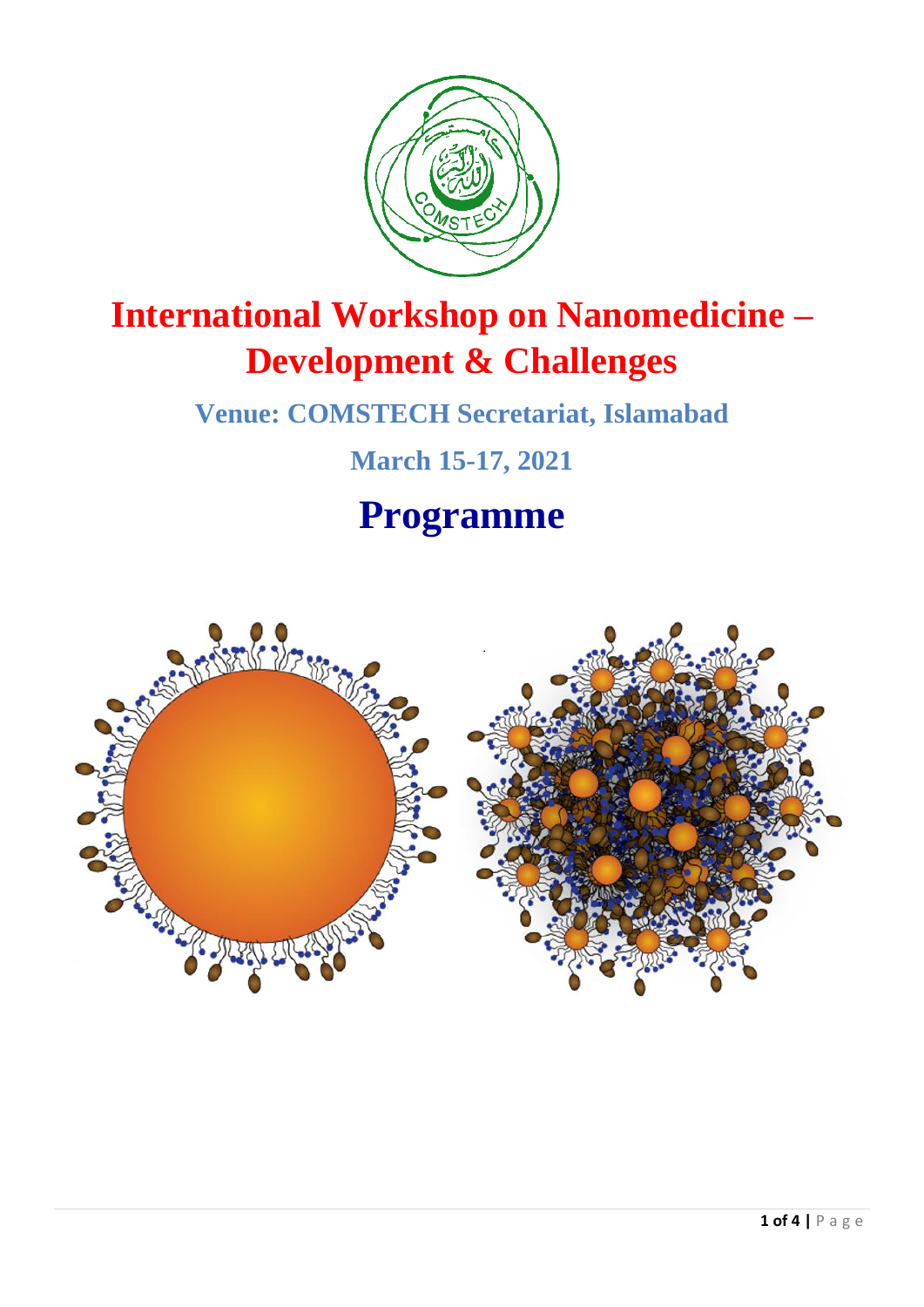#### **Day-1 (March 15, 2021) – Monday** *(Timing according to Pakistan Standard Time)*

### **Inaugural Session**

| $09:00 - 09:30$ | <b>Registration</b>                                                                                                                                    |
|-----------------|--------------------------------------------------------------------------------------------------------------------------------------------------------|
| 09:30-09:35     | <b>Recitation of the Holy Quran</b>                                                                                                                    |
| 09:35-09:40     | <b>Welcome to the Participants</b>                                                                                                                     |
|                 | Ms. Khazima Muazim                                                                                                                                     |
| 09:40-09:55     | Keynote Address: Nanotechnology & the Evolution of Nanomedicine                                                                                        |
|                 | Prof. Dr. N.M. Butt $S. I.$<br><b>Fellow, Pakistan Academy of Sciences</b>                                                                             |
| 09:55-10:05     | <b>Welcome Address</b>                                                                                                                                 |
|                 | H.E. Prof. Dr. M. Iqbal Choudhary $H, I, S, I, T, I$ .<br><b>Coordinator General, COMSTECH</b>                                                         |
| $10:05 - 10:20$ | <b>Inaugural Address</b>                                                                                                                               |
|                 | Dr. Arshad Mahmood (Chief Guest)                                                                                                                       |
|                 | Federal Secretary, Ministry of Science & Technology, Govt. of Pakistan                                                                                 |
| 10:20-10:25     | <b>Vote of Thanks</b>                                                                                                                                  |
|                 | Prof. Dr. Irshad Hussain (LUMS)                                                                                                                        |
| 10:25-11:00     | <b>Tea Break</b>                                                                                                                                       |
|                 | <b>Session I – Functional Materials for Disease Sensing and Treatment</b>                                                                              |
|                 | Chair: Prof. Dr. M. Iqbal Choudhary H. I., S. I., T. I.                                                                                                |
|                 | <b>Ultrashort Collagen-Mimetic Peptides for Regenerative Therapies</b>                                                                                 |
| 11:00-11:45     | Prof. Dr. Charlotte A. Hauser (Time in KSA 09:00-09:45)<br>King Abdullah University of Science & Technology (KAUST), Kingdom of Saudi<br><b>Arabia</b> |
| 11:45-12:25     | <b>Functional Nanoparticles for Biosensing and Drug Delivery</b>                                                                                       |
|                 | <b>Prof. Dr. Irshad Hussain</b>                                                                                                                        |
|                 | Lahore University of Management Sciences (LUMS), Lahore, Pakistan                                                                                      |
|                 | <b>Design &amp; Synthesis of Nanomaterials for Drug Delivery Applications</b>                                                                          |
| 12:25-13:05     | Prof. Dr. Muhammad Raza Shah                                                                                                                           |
|                 | International Center for Chemical & Biological Sciences (ICCBS), The University of                                                                     |
|                 | Karachi, Pakistan                                                                                                                                      |
| $13:05 - 14:05$ | <b>Lunch and Prayer Break</b>                                                                                                                          |
|                 | <b>Session 2 – Functional Nanoparticles for Biomedical Applications</b>                                                                                |
|                 | Chair: Prof. Dr. NM Butt <sub>S. I.</sub> Co-Chair: Prof. Dr. Najam-ul-Haq                                                                             |
| 14:15-15:00     | <b>Colloids for Biological Applications</b>                                                                                                            |
|                 | Prof. Dr. Wolfgang J. Parak (Time in Germany: 10:15-11:00)<br><b>University of Hamburg, Germany</b>                                                    |
| 15:00-15:45     | <b>DNA Functionalized Nanoparticles for Sensing and Drug Delivery</b>                                                                                  |
|                 | Prof. Dr. Antonios G. Kanaras (Time in UK: 10:00-10:45)                                                                                                |
|                 | <b>University of Southampton, United Kingdom</b>                                                                                                       |
| $15:45 - 16:30$ | <b>The Conundrum of Membrane Penetration by Nanoparticles</b>                                                                                          |
|                 | Prof. Dr. Mathias Brust (Time in UK: 10:45-11:30)                                                                                                      |
|                 | University of Liverpool, United Kingdom                                                                                                                |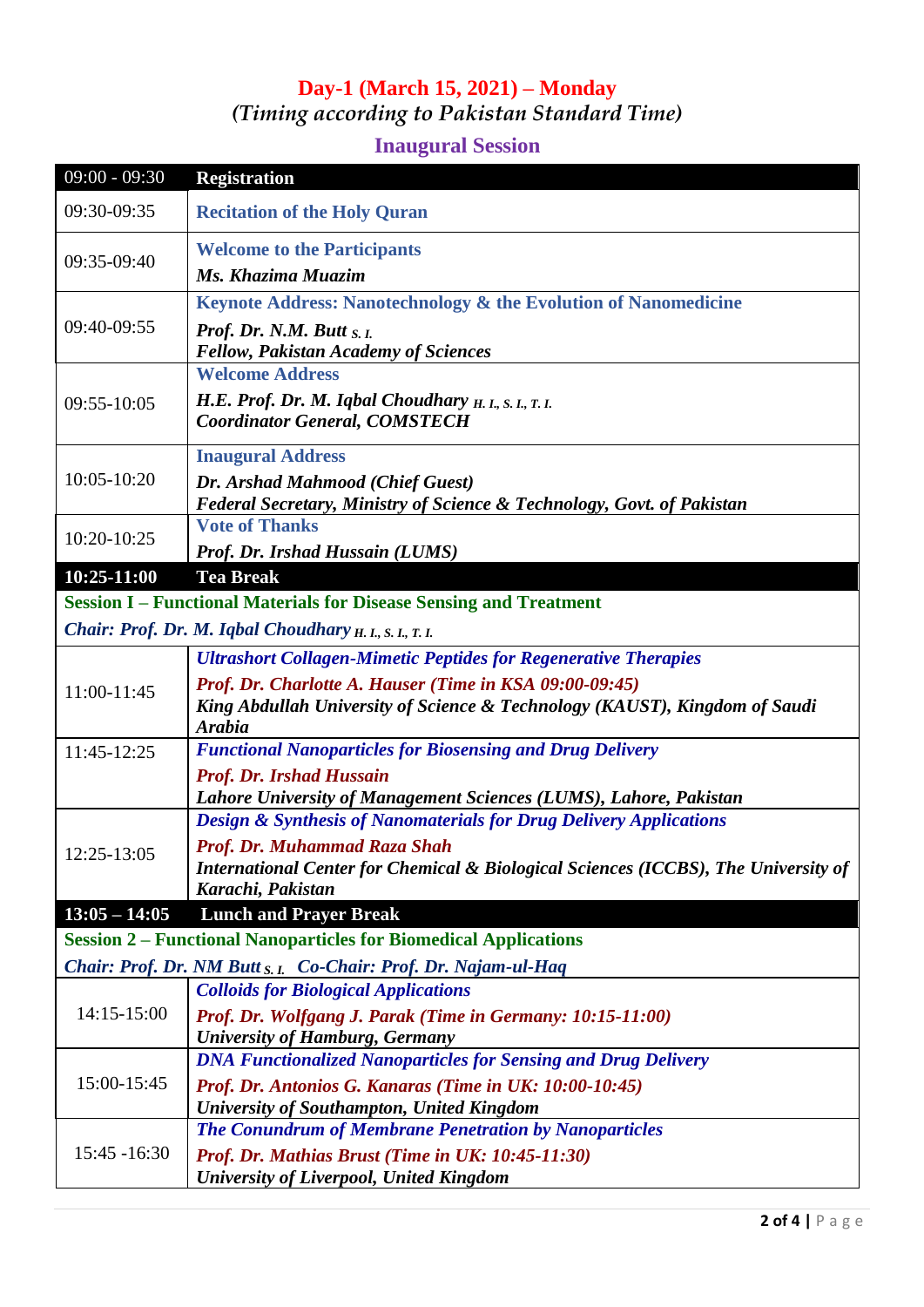| Day-2 (March 16, 2021) -Tuesday                                                 |                                                                                                                                               |  |
|---------------------------------------------------------------------------------|-----------------------------------------------------------------------------------------------------------------------------------------------|--|
| <b>Session II -Nanotechnology for Diagnostics and Clinical Applications</b>     |                                                                                                                                               |  |
| Chair: Prof. Dr. Muhammad Raza Shah <sub>T. I.</sub> Co-Chair: Dr. Muhammad Yar |                                                                                                                                               |  |
| 09:30-10:30                                                                     | Micro fluidics and Nanotechnology for biomedical diagnostics at the point of care                                                             |  |
|                                                                                 | Prof. Dr. Rashid Bashir (Time in Urbana, Illinois, USA: 22:30-23:30)<br>University of Illinois at Urbana Champaign (UIUC), Illinois, USA      |  |
| $10:30-11:10$                                                                   | <b>Critical Sample Handling Maneuvers for Enriching Signaling Biomolecules by Diverse</b><br><b>Functionalized Nanomaterials: An Overview</b> |  |
|                                                                                 | Prof. Dr. Najam-ul-Haq<br>Bahauddin Zakarriya University, Multan                                                                              |  |
| $11:10-11:30$                                                                   | <b>Tea Break</b>                                                                                                                              |  |
| $11:30-12:10$                                                                   | <b>Aerosolized Nanohubs for the Targeted Drugs Smart Delivery for Pulmonary Route</b>                                                         |  |
|                                                                                 | Prof. Dr. Mohd Basyaruddin Abdul Rahman (Time in Malaysia: 14:30-15:10)<br>Universiti Putra, Serdang, Selangor, Malaysia                      |  |
| $12:10-12:50$                                                                   | Facile Synthesis of Pure and Ag Loaded WO3 Nano-catalysts for Photo-induced<br><b>Killing of HeLa Cancer Cells</b>                            |  |
|                                                                                 | Prof. Dr. Muhammad Ashraf Gondal (Time in KSA: 10:10-10:50)<br>King Fahd University of Petroleum & Minerals, Dharan, Kingdom of Saudi Arabia  |  |
| 12:50-13:20                                                                     | A history of our working on pro-angiogenic agents: Developing interdisciplinary<br>research that can translate to the clinic                  |  |
|                                                                                 | Dr. Muhammad Yar                                                                                                                              |  |
|                                                                                 | <b>Interdisciplinary Research Centre in Biomedical Materials (IRCBM), COMSATS</b><br><b>University Islamabad (CUI), Lahore Campus</b>         |  |
| 13:20-14:20                                                                     | <b>Lunch and Prayer Break</b>                                                                                                                 |  |
|                                                                                 | <b>Islamabad</b> tour                                                                                                                         |  |